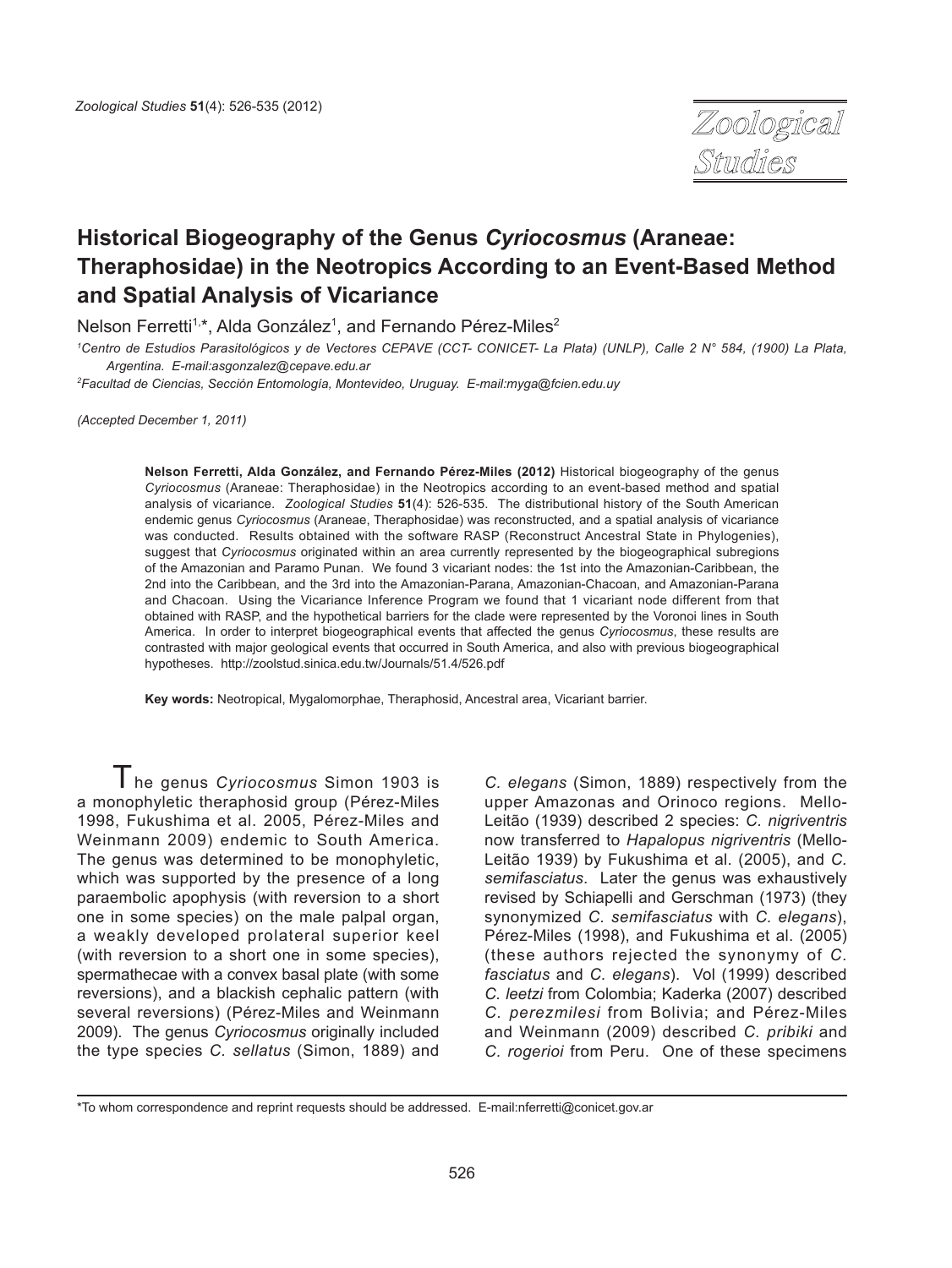collected at 3000 m represents the highest elevational record of a *Cyricosmus* species (Pérez-Miles and Weinmann 2009). Later, Kaderka (2010) described *C. venezuelensis* from Venezuela, and *C. rogerioi* was considered a junior synonym of *C. pribiki*. To summarize, 14 species belonging to *Cyriocosmus* are known: *C. bertae* Pérez-Miles 1998, *C. blenginii* Pérez-Miles 1998, *C. chicoi*  Pérez-Miles 1998, *C. elegans*, *C. fasciatus* (Mello-Leitão 1930), *C. fernandoi* Fukushima, Bertani & da Silva 2005 (Fig. 1), *C. leetzi* Vol 1999, *C. nogueiranetoi* Fukushima, Bertani & da Silva 2005 (Fig. 2), *C. perezmilesi* Kaderka 2007, *C. pribiki* Pérez-Miles & Weinmann, 2009, *C. ritae*  Pérez-Miles 1998, *C. sellatus*, *C. venezuelensis*  Kaderka 2010, and *C. versicolor* (Simon, 1897). The number of species described in this genus gradually increased during the last decade, and the geographic distribution of the genus now extends to Argentina, Bolivia, Brazil, Colombia, Paraguay, Peru, Trinidad and Tobago, and Venezuela. The geographic distribution of *Cyriocosmus* extends 10°N-28°S, mainly in forested regions, and none of the sites given in Fukushima et al. (2005) occurs in the Andean highlands nor the narrow Pacific lowlands, although some species are present in drier and more-xeric habitats (Fukushima et al. 2005).

Even though the genus *Cyriocosmus* seems to be specious and additional undescribed species may be expected in the future (Pérez-Miles and Weinmann 2009), no hypothesis has been postulated related to the origin and biogeography of this group. The purpose of this paper was to analyze the distributional patterns of *Cyriocosmus*  within the framework of a historical biogeographic event-based method. Furthermore, we provide a spatial analysis of vicariance (using a vicariance inference program, implemented in VIP) as the main goal of detecting disjunct distributions of sister nodes. Finally, our results are discussed within the context of a geobiotic evolutionary and biogeographical hypothesis proposed for southern South America.

#### **MATERIALS AND METHODS**

## **Areas of analysis**

Distributional data for the genus *Cyriocosmus* were taken from Fukushima et al. (2005). Five main areas belonging to Neotropical and Andean regions (Fig. 3) defined in previous biogeographic schemes (Cabrera and Willink 1973, Morrone 2001 2006) were considered in the analysis. The following areas were used in this study.

The Amazonian (A), between 5°N and 20°S in central South America, is the largest subregion of the Neotropical region, and includes Brazil, the Guyanas, Venezuela, Colombia, Ecuador, Peru, Bolivia, Paraguay, and Argentina. This territory possesses a warm and extremely humid climate, with a mean annual temperatures of 26°C and a low annual range. The annual precipitation is 2000-2600 ml. The flora of this province is characteristic of the rainforest that extends from the Atlantic to the Andes with trees such as *Aldina*, *Bowdichia*, and *Pithecolobium*.

The Paramo Punan (B), which belongs to the Andean region, extends along the highlands of the Andes between western Venezuela, northern Chile, and west central Argentina. This is considered the South American transition zone and extends



**Fig. 1.** *Cyriocosmus fernandoi*, male, live habitus. Photo by R. Bertani.



**Fig. 2.** *Cyriocosmus nogueiranetoi*, female, live habitus. Photo by R. Bertani.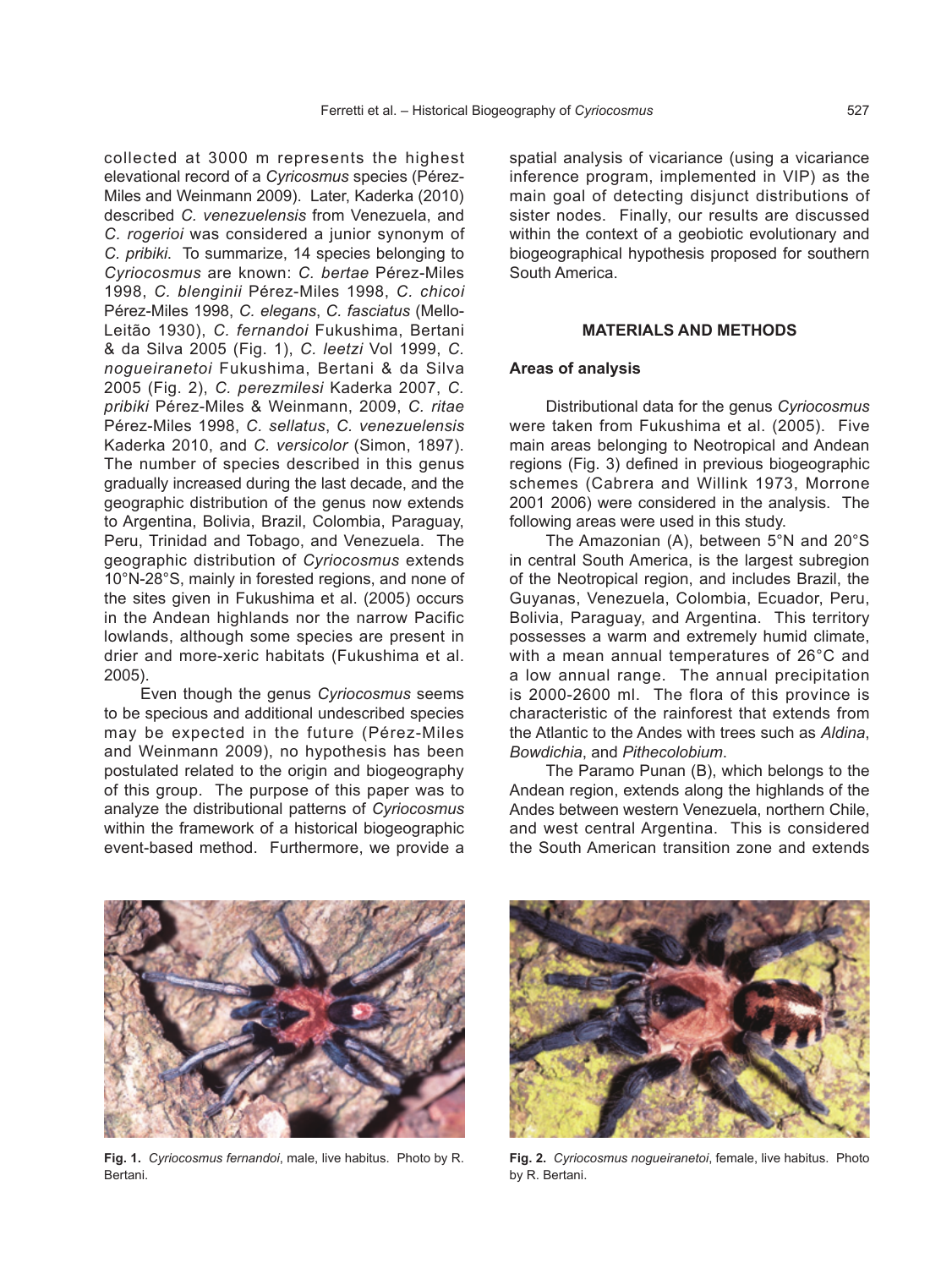between 8°N and 37°S. The climate is cold, dry, and xeric; shrublands comprise the dominant vegetation. The entomofauna of the South American transition zone contains Neotropical and Andean insect taxa.

The Caribbean (C) is a Neotropical subregion that extends through southern Mexico, Central America, the Antilles, and northwestern South America, in Ecuador, Colombia, Venezuela, and Trinidad and Tobago. It extends between 26°N and 2°S. It has a complex geobiotic history, which is reflected in its multiple relationships with other areas of the Neotropics, the Nearctic, and the Old World tropics. The flora is heterogeneous from cloud forests to desert shrublands.

The Chacoan (D) is a Neotropical subregion

aribbe

Paramo

Punan (B)

which occupies northern and central Argentina, southern Bolivia, western and central Paraguay, Uruguay, and central and northeastern Brazil. It extends between 5° and 42°S. The Chacoan subregion is closely related to the Amazonian. The climate is variable, predominately continental, with low and moderate rainfall, mild winters, and warm summers. The flora consists of xeric deciduous forests and herbaceous steppe. Some characteristics trees are *Prosopis*, *Acacia*, *Caesalpinia*, and *Cercidium*.

The Parana (E) is a Neotropical subregion situated in northeastern Argentina, eastern Paraguay, and southern (west of Serra do Mar and central to Rio Grande do Sul) and eastern Brazil. It extends between 7° and 32°S.

N

Chacoan (D)

Parana (E)



Amazonian (A)

**Fig. 3.** Areas considered in the biogeographical analysis. White, Neotropical region; gray, Andean region. Modified from Morrone (2001).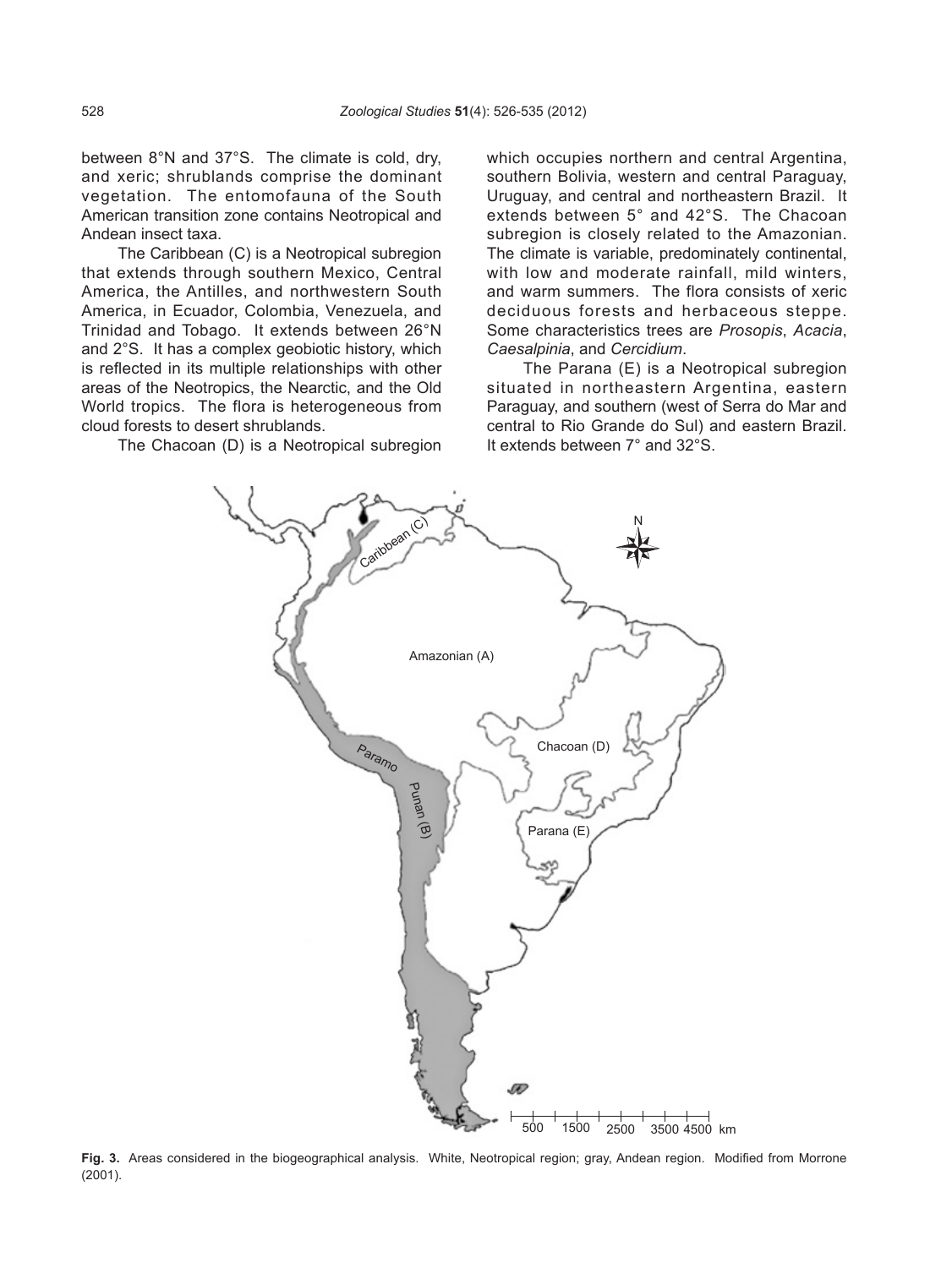#### **Phylogenetic analysis**

The historical biogeography was analyzed using the phylogeny of *Cyriocosmus* proposed by Fukusima et al. (2005) and Pérez-Miles and Weinmann (2009). The 1st phylogeny includes 11 *Cyriocosmus* species, and the cladistic analysis resulted in a single totally resolved tree (Fig. 4A) with the same topology in each search. In a more-recent cladistic analysis (Pérez-Miles and Weinmann 2009), relationships of *C. perezmilesi* with *C. versicolor*, *C. pribiki*, and *C. rogeroi* were uncertain, and considering that later Kaderka (2010) proposed *C. rogerioi* as a junior synonym of *C. pribiki*, the position of several newly described species since Fukushima et al. (2005) are still doubtful, so we used a reduced phylogeny, specifically considering the different placements of *C. chicoi* and *C. ritae* (Fig. 4B) obtained from 1 tree with maximum fit by Pérez-Miles and Weinmann (2009). *Cyriocosmus* was proposed as being a sister group to *Hapalopus*, and many species were used as outgroups in previous phylogenetic

analyses (Fukushima et al. 2005, Pérez-Miles and Weinmann 2009). Based on these considerations, we used a hypothetical outgroup of *Hapalopus* species (*H. formosus* and *H. butantan*) as defined in Fukushima et al. (2005) and Pérez-Miles and Weinmann (2009).

#### **Biogeographic analysis**

Event-based methods are increasingly being used in historical biogeographic studies during the past few years, due to the exponential increase in phylogenetic studies (Miranda-Esquivel 1999, Voelker 1999, Zink et al. 2000, Sanmartín et al. 2001, Vinnersten and Bremer 2001, Donato et al. 2003, Sanmartín 2003, Near and Keck 2005, Donato 2006, Guo and Wang 2007, Antonelli et al. 2010). A distinctive characteristic of eventbased methods, in contrast to pattern-based methods, is the proposal of explicit models for the processes that affect the geographic distribution of living organisms (Crisci et al. 2003). The different types of processes (e.g., vicariance, dispersal,



**Fig. 4.** (A) A single, totally resolved cladogram of *Cyriocosmus* species obtained by Fukushima et al. (2005). (B) A single, totally resolved cladogram of *Cyriocosmus* species adapted from the single cladogram of Pérez-Miles and Weinmann (2009) by pruning several taxa.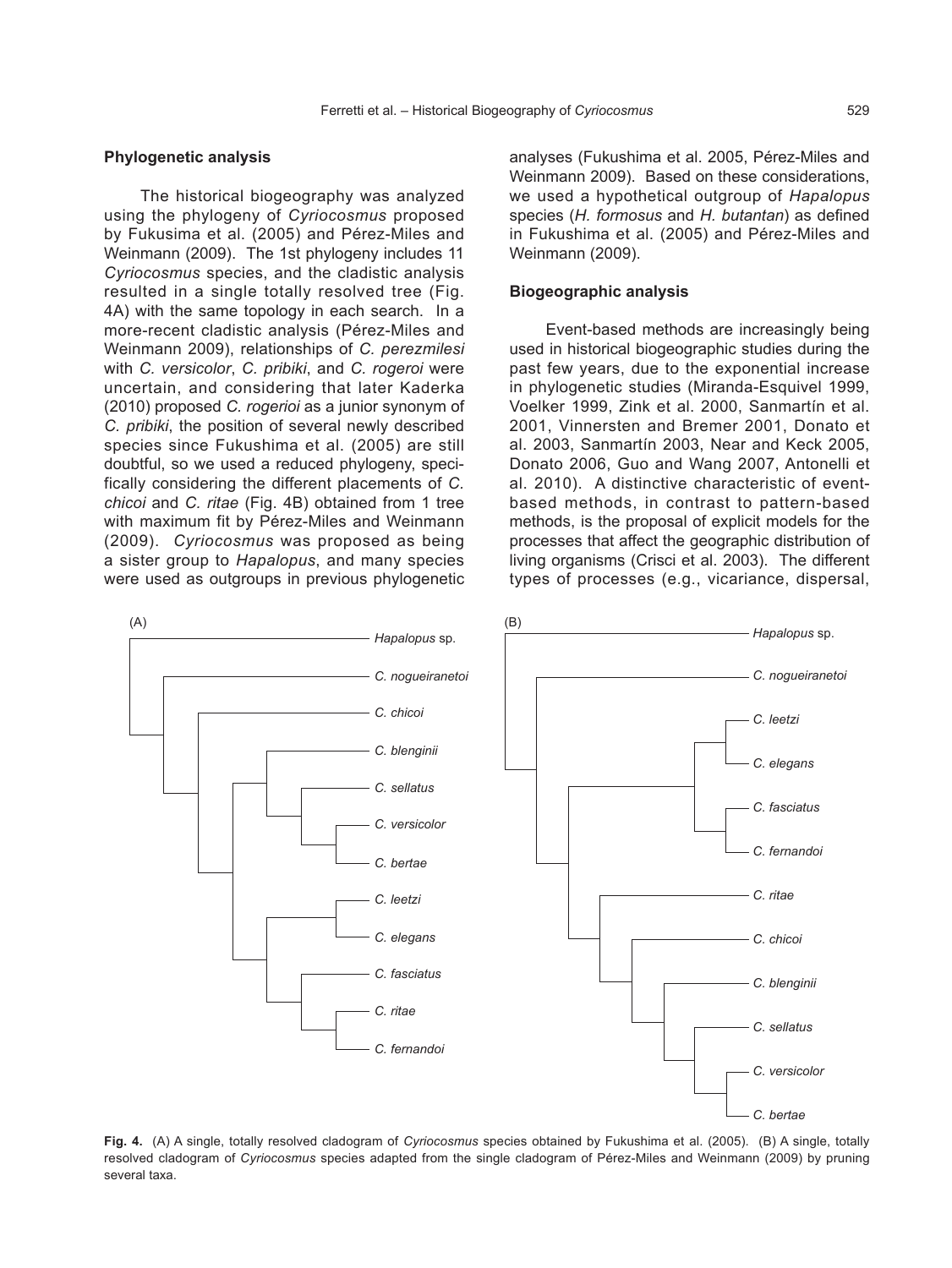and extinction) are identified and assigned values of cost-benefit under an explicit model of natural functioning (Crisci et al. 2003). To reconstruct ancestral distributions of the *Cyriocosmus* genus we used Reconstruct Ancestral State in Phylogenies (RASP) which is in vers. 2.0 of S-DIVA (Nylander et al. 2008, Yu et al. 2010). This program complements DIVA, with the methods of Nylander et al. (2008) and Harris and Xiang (2009); it also determines statistical support for ancestral range reconstructions using a novel method, the S-DIVA or RASP value. In S-DIVA or RASP, frequencies of an ancestral range at a node in the ancestral reconstructions are averaged over all trees, and each alternative ancestral range at a node is weighted by the frequency at which the node occurs or by some other measure of support for the node (Yu et al. 2010).

In order to discover disjunct (allopatric or vicariant) distributions among sister groups in a phylogenetic context, we used the Vicariance Inference Program (VIP) (Arias et al. 2011) as an optimality criterion. The assumption of the VIP is that the only evidence left from a speciation process in a geographic context is an allopatric distribution. Unfortunately, although many clades show allopatric distributions, others do not. There are some overlapping distributions, others with widespread terminals, or clades for which several of the ancestral nodes are uninformative (Arias et al. 2011). The spatial information that VIP requires was obtained by georeferencing the distributional data from Fukushima et al. (2005) (Fig. 5) using international gazetteers in DIVA-GIS 9.0; these datasets consisted of 29 georeferenced records, and the phylogenetic information was taken from Fukushima et al. (2005). The VIP analysis was performed using a grid of 1.5 × 1.5 (Von Neumann neighborhood) and a maximum fill of 1, and the barrier was represented by Voronoi lines (De Berg 2008).

### **RESULTS**

According to the RASP optimization, the 2 trees produced 3 possible ancestral distributions each with a respective RASP value (statistical value of an optimal reconstruction) of 983.3333 and 983.3334. Results of the ancestral distributions of both reconstructions were similar and are summarized in figure 6. The ancestral areas reconstructed at the root of the genera *Cyriocosmus* and *Hapalopus* are most likely to

be either Amazonian or both Amazonian-Paramo Punan. A vicariant event (node 1, Fig. 6) took place resulting in 2 isolated groups: *Hapalopus* (Amazonian-Paramo Punan) and *Cyriocosmus*  (Amazonian). Subsequently, a 2nd vicariant event (node 2, Fig. 6) separated the species, *C. leetzi* and *C. elegans*, in the Caribbean from the clade containing *C. fasciatus*, *C. ritae*, and *C. fernandoi*  in the Amazonian, with possible ancestral areas of the Amazonian-Caribbean. Then, a new vicariant event (node 3, Fig. 6) split *C. leetzi* in the Paramo Punan-Caribbean from *C. elegans* in the Caribbean, with the possible ancestral area being the Caribbean. Finally, a new vicariant event (node 4, Fig. 6) separated *C. versicolor* in the Chacoan and Parana regions from *C. bertae* in the Amazonian. The possible ancestral areas for this node were the Amazonian-Parana, Amazonian-Chacoan, and Amazonian-Chacoan-Parana.

The VIP analysis produced 3 possible reconstructions, and the consensus resulted in 1 tree with 4 vicariant nodes and 1 node was removed (Fig. 7). The 1st vicariant node (node 1, Fig. 7) corresponded to the split of *Hapalopus* species from *Cyriocosmus* species,



**Fig. 5.** Map showing distributions of *Cyriocosmus* and *Hapalopus* species in South America considered in this analysis.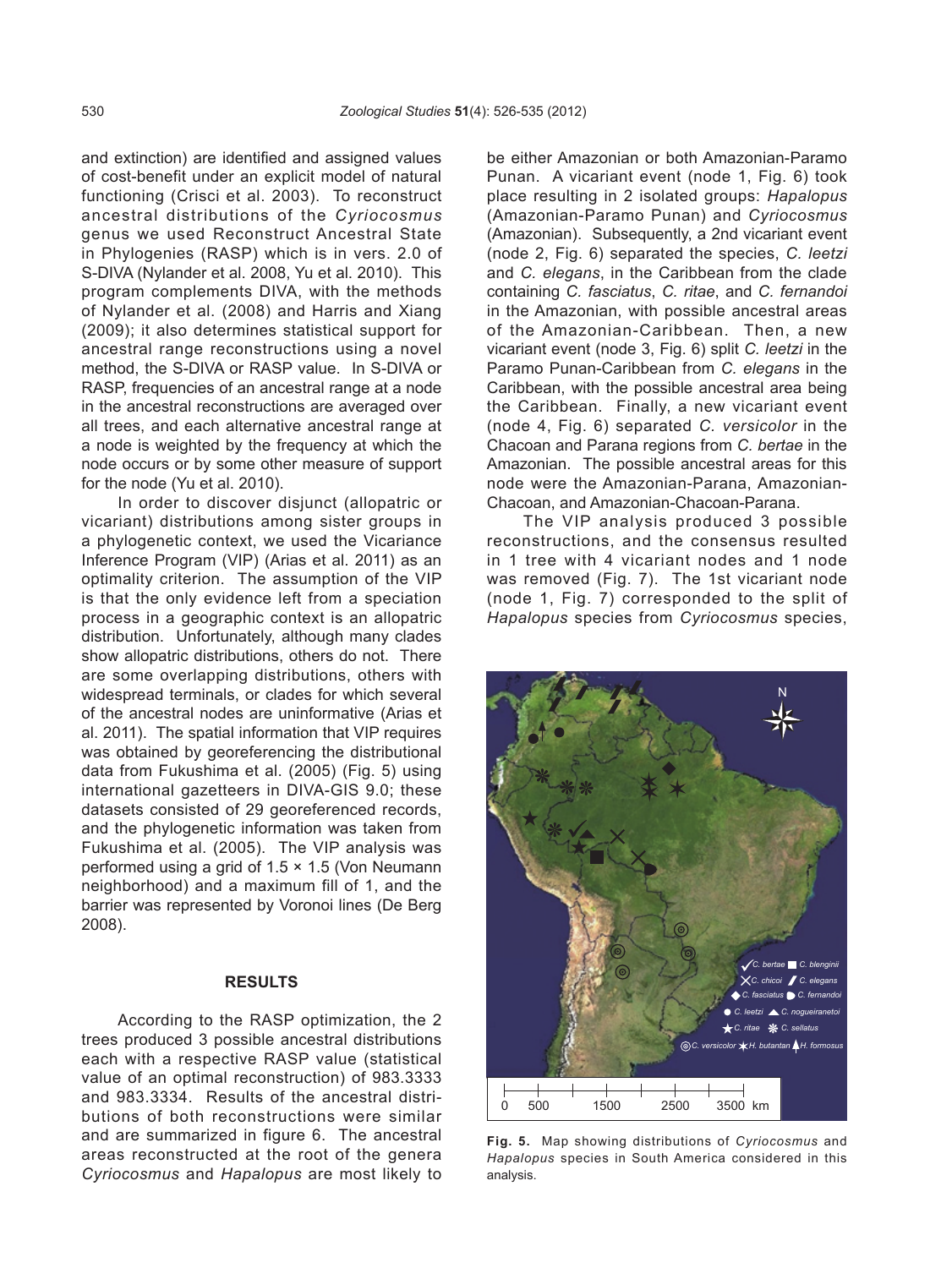and the possible barrier is shown in figure 8. This barrier had a northern limit at the biogeographic province of Imerí in the Amazonian, extended to southeastern South America through the central Amazonian and involved 5 biogeographic



**Fig. 6.** Ancestral distributions reconstructed by RASP. Pie charts at the nodes give the relative frequencies of the ancestral-area reconstruction. (A) Reconstruction obtained from the phylogeny of Fukushima et al. (2005). (B) Reconstruction obtained from the phylogeny of Pérez-Miles and Weinmann (2009). A, Amazonian; B, Paramo Punan; C, Caribbean; D, Chacoan, E, Parana.

provinces of this area. A 2nd vicariant event (node 2, Fig. 7) resulted in the separation of *C. leetzi* from *C. elegans* with a hypothetical barrier through the Andean region in the north of the South American transition zone in the biogeographic province of Paramo Norandino as shown in figure 9. The next vicariant event (node 3, Fig. 7) took place between *C. fernandoi* and *C. ritae*. The possible vicariant barrier shown in figure 10 comprised 1 in the east at the limit of the Chacoan and Amazonian subregions that involved 4 biogeographic provinces and extended to the limit of the South American transition zone (Paramo Punan) and Chacoan in the west. Finally, a vicariant node (node 4, Fig. 7) between *C. bertae* and *C. versicolor* was obtained with a possible barrier from northeast to southwest through the Amazonian subregion (involving 4 biogeographic provinces) and reaching the South American transition zone at the provinces of Puna and Atacama (Fig. 11).



**Fig. 7.** Vicariant nodes obtained from the VIP analysis using a  $1.5 \times 1.5$  grid.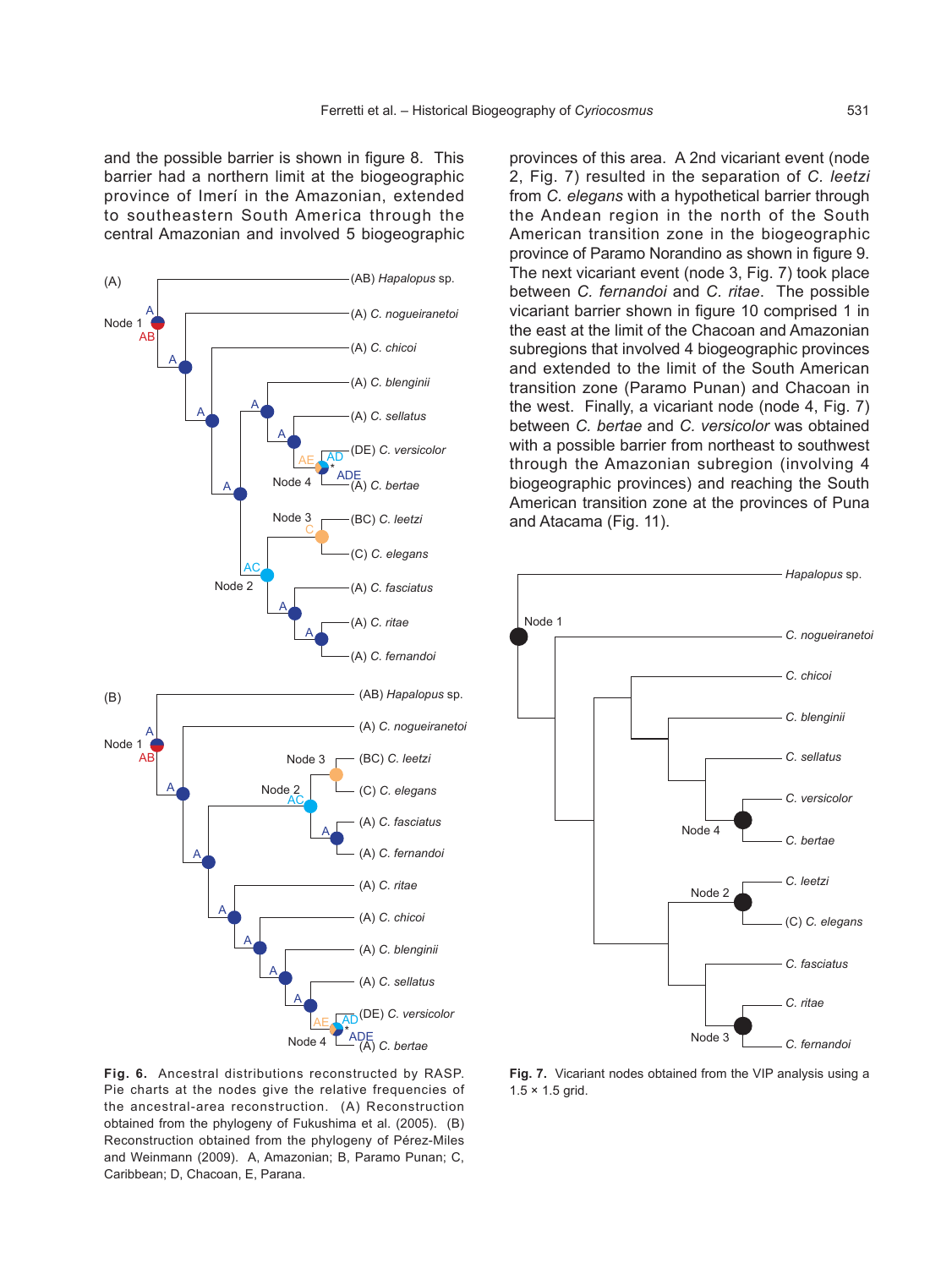

**Fig. 8.** Hypothetical barrier generated by the VIP at vicariant node 1, showing the split of *Hapalopus* and *Cyriocosmus*.



**Fig. 9.** Hypothetical barrier generated by the VIP at vicariant node 2, showing the split of *C. leetzi* from *C. elegans*.



**Fig. 10.** Hypothetical barrier generated by the VIP at vicariant node 3, showing the split of *C. fernandoi* from *C. ritae*.



**Fig. 11.** Hypothetical barrier generated by the VIP at vicariant node 4, showing the split of *C. bertae* from *C. versicolor*.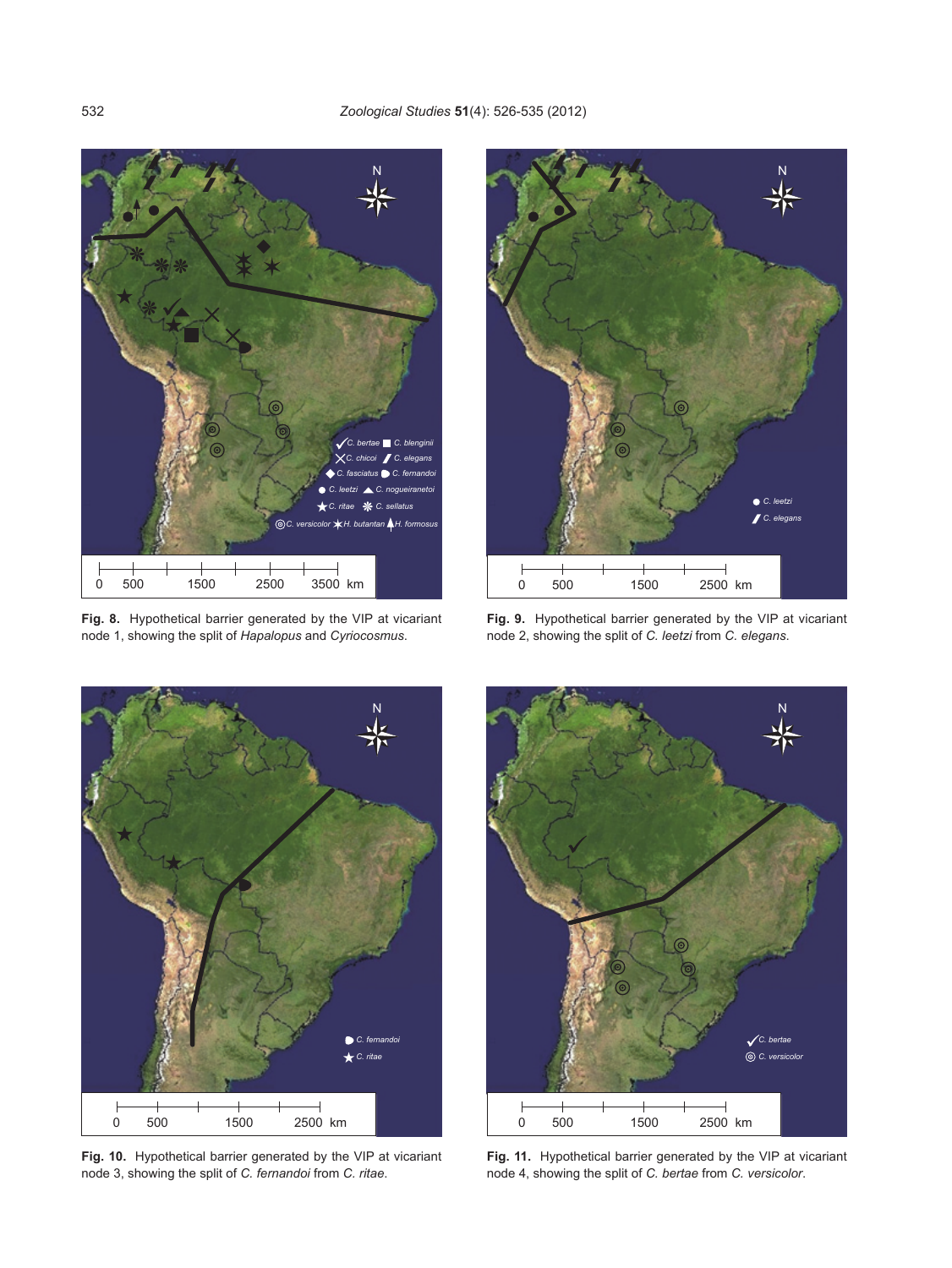The genus *Cyriocosmus* is endemic to South America, and according to the RASP results, there are 2 optimal ancestral distributions of the basal node (node 1) of *Cyriocosmus* species, represented by the Amazonian and Paramo Punan areas. This inferred ancestral distribution is postulated as the possible geographical origin of the genus *Cyriocosmus*. During the late Oligocene early Miocene period, a time in which the family Theraphosidae probably originated (Selden 1993 1996, Dunlop et al. 2009), the Amazonian and Paramo Punan could be considered as a single unit due to the homogeneous climate (Donato 2006, Ortiz-Jaureguizar and Cladera 2006). Also, in the pre-Quaternary, the South American Neotropical biota expanded northward to Central America and Mexico and southward to the South American transition zone (Paramo Punan) and the Andean region (Ringuelet 1961, Morrone and Lopretto 1994, Maury et al. 1996). This node, identified by the VIP analysis, showed a barrier (Fig. 8) northwest to southeast through the Amazonian and Chacoan that splits the Paramo Punan and western Amazonian from the eastern Amazonian and Chacoan. This barrier could have originated during the latest Cretaceousearliest Paleocene span, when the absence of large continental topographic barriers allowed a widespread Atlantic transgression (called the Salamancan Sea). This transgression covered a major part of southern South America from Patagonia in the south, to Bolivia and Peru in the north (Ortiz-Jaureguizar and Cladera 2006). This seaway divided the entire continent into 2 large northeastern and southwestern regions. Additionally, the southwestern area was also divided into several, relatively extensive island territories (Ortiz-Jaureguizar and Cladera 2006). Conversely, the ancestral distribution obtained by RASP agreed with the Paramo Punan (Andean zone) and Amazonian, reflecting the origin of the group in these areas. Node 2 in RASP indicated the occurrence of a vicariant event that split the Amazonian lineage in 1 branch from the Caribbean lineage in the other. This event could be explained by the Atlantic marine transgression known as the Paranean Sea and a new phase of Andean orogenesis during the middle and late Miocene in southern South America (Ortiz-Jaureguizar and Cladera 2006). An open seaway newly separated terrestrial environments of southern South America from those farther north, spreading over virtually all

of eastern Argentina, western Uruguay, southern Paraguay, and southeastern Bolivia (Pascual et al. 1996). The northwestern part of the Paranean Sea was connected with the so-called Tethys Waterspout, which covered widespread areas among the Andean Cordillera and the Guayanian and Brazilian bedrocks (Rässänen et al. 1995, Webb 1995, Ortiz-Jaureguizar and Cladera 2006). This could have acted as a barrier promoting subsequent speciation or otherwise affected or disturbed the landscape. A cold and dry climate was recorded since the middle Miocene, appearing first in southern Patagonia and then extending northwards (Donato 2006). Node 3 obtained by RASP, which split *C. leetzi* from *C. elegans*, was also recovered by the VIP, and the hypothetical barrier was confined to the northern Paramo Punan (South American transition zone). This inference is in agreement with the final phase of the Puna uplift, which occurred during the late Pliocene. Previous to the Puna uplift, the climate was cooler, and seasonality was more marked than in the middle Miocene, with a more-varied environmental subdivision (Alberdi et al. 1997, Donato et al. 2003). The final uplift of the Puna installed the present extreme climatic conditions which characterize this region today. Consequently, the separation observed inside this node could be interpreted as a response of taxa to the Puna uplift and the resulting isolation. Node 4 in RASP, which split *C. bertae* from *C. versicolor*, was also obtained by the VIP analysis. These barriers could have originated during the Middle Miocene when a great increase in the equator-to-pole thermal gradient occurred, and oceanic gradients first attained values exceeding 20°C (Ortiz-Jaureguizar and Cladera 2006). This cold trend was interpreted as the result of the combined action of the Andean uplift and the Western Antarctic glaciation. Both events caused an increase in the thermal gradient from the equator to the poles (Hinojosa and Villagrán 1997, Gregory-Wodzicki 2000, Zachos et al. 2001, Ortiz-Jaureguizar and Cladera 2006). During the Late Miocene-Early Pliocene (ca. 11-3 Ma), the widespread surface flooded by the Paranean Sea was succeeded by similarly spread-out plains, which extended north from northern Patagonia, reaching central and northern Argentina, Uruguay, the eastern slopes of the rising Andes of northern Bolivia, southern Peru, and Venezuela, and also the upper Amazon basin (Marshall et al. 1983, Pascual et al. 1996). These new habitats were so conspicuous that this period is known as the Age of the Southern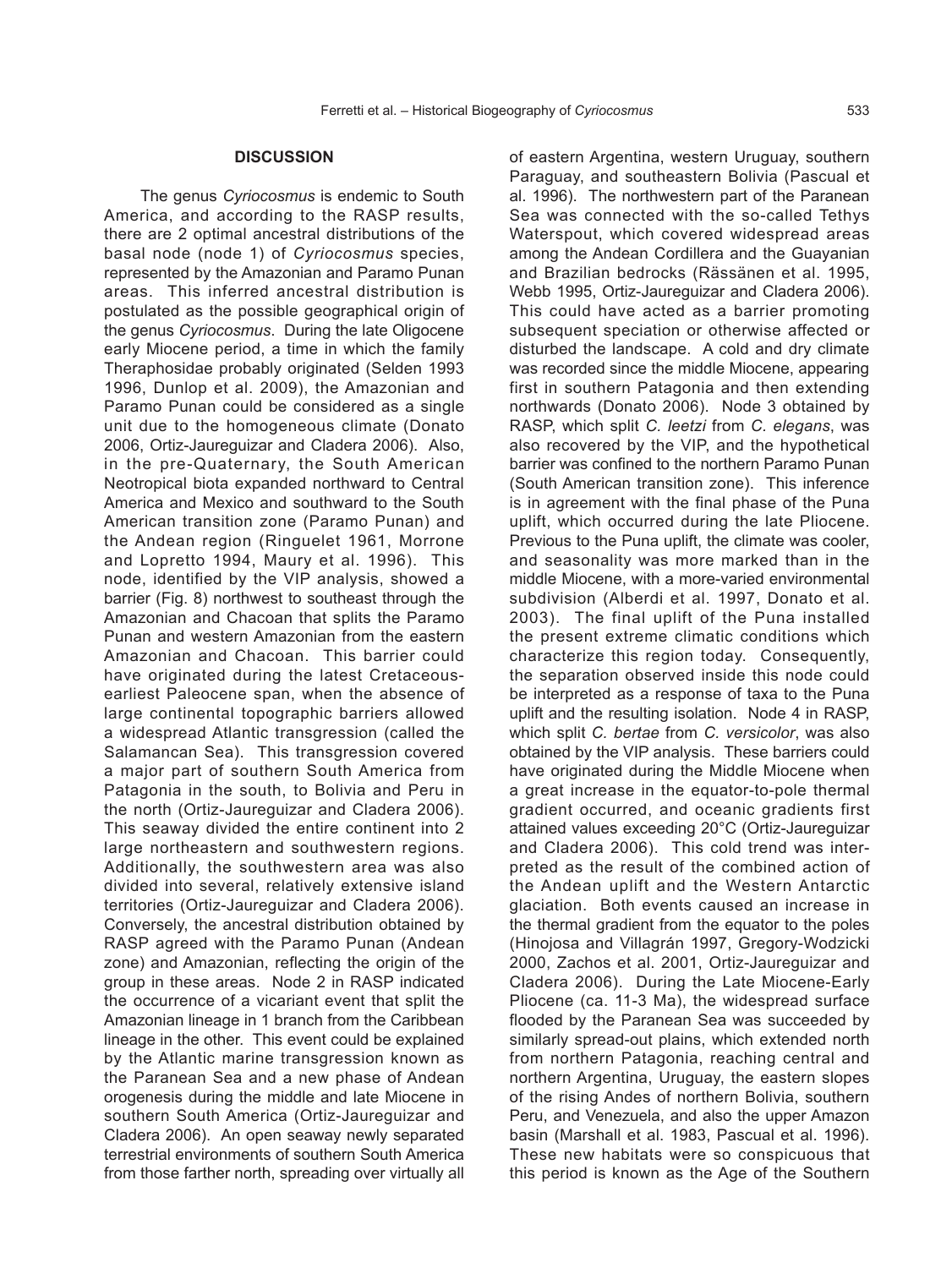Plains (Pascual and Bondesio 1982, Pascual et al. 1996, Ortiz-Jaureguizar 1998). Finally, the barrier obtained with the VIP that split *C. fernandoi* from *C. ritae* was not obtained with RASP and could be explained by the Miocene marine transgression that isolated northern Brazilian, the Guayanian Bedrock, and the southern portion of the Brazilian Bedrock (Donato et al. 2003, Donato 2006).

**Acknowledgments:** We are grateful to R. Bertani for his contribution of *Cyriocosmus* photos. We also thank CONICET (Comisión Nacional de Investigaciones Científicas y Técnicas) for a PhD fellowship to N. Ferretti.

#### **REFERENCES**

- Alberdi MT, FP Bonadonna, E Ortiz Jaureguizar. 1997. Chronological correlation, paleoecology, and paleobiogeography of the late Cenozoic South American Rionegran land mammal fauna: a review. Rev. Esp. Paleontol. **12:** 249-255.
- Antonelli A, CF Verola, D Parisod, ALF Gustaffson. 2010. Climate cooling promoted the expansion and radiation of a threatened group of South American orchids (Epidendroideae: Laeliinae). Biol. J. Linn. Soc. **100:** 597- 607.
- Arias JS, C Szumik, P Goloboff. 2011. Spatial analysis of vicariance: a method for using direct geographical information in historical biogeography. Cladistics **27:** 1-12.
- Cabrera AL, A Willink. 1973. Biogeografía de América Latina. Washington, DC: OEA, Serie Biología, Monografia no. 13, 122 pp.
- Crisci JV, L Katinas, P Posadas. 2003. Historical biogeography: an introduction. Cambridge, MA: Harvard Univ. Press, 250 pp.
- De Berg M, O Cheong, M Van Kreveld, M Overmars. 2008. Computational geometry, algorithms and applications. Berlin: Springer-Verlag.
- Donato M. 2006. Historical biogeography of the family Tristiridae (Orthoptera: Acridomorpha) applying dispersalvicariance analysis. J. Arid Environ. **66:** 421-434.
- Donato M, P Posadas, DR Miranda-Esquivel, E Ortiz-Jaureguizar, G Cladera. 2003. Historical biogeography of the Andean region: evidence from *Listroderina* (Coleoptera: Curculionidae: Rhytirrhinini) in the context of the South American geobiotic scenario. Biol. J. Linn. Soc. **80:** 339-352.
- Dunlop JA, D Penney, D Jekel. 2009. A summary list of fossil spiders. *In* NI Platnick, ed. The world spider catalog, vers. 10.0. New York, NY: American Museum of Natural History. Available at http://research.amnh.org/ entomology/spiders/catalog/index.html Accessed 4 Aug. 2011.
- Fukushima CS, R Bertani, PI Da Silva. 2005. Revision of *Cyriocosmus* Simon, 1903, with notes on the genus *Hapalopus* Ausserer, 1875 (Araneae, Theraphosidae). Zootaxa **846:** 1-31.
- Gregory-Wodzicki KM. 2000. Uplift history of the central and northern Andes: a review. Geol. Soc. Am. Bull. **112:** 1091-

1105.

- Guo Y, Y Wang. 2007. Partitioned Bayesian analyses, dispersal-vicariance analysis, and the biogeography of Chinese toad-headed lizards (Agamidae: Phrynocephalus): a re-evaluation. Mol. Phylogen. Evol. **45:** 643-662.
- Harris AJ, QY Xiang. 2009. Estimating ancestral distributions of lineages with uncertain sister groups: a statistical approach to dispersal-vicariance analysis and a case using *Aesculus* L (Sapindaceae) including fossils. J. Syst. Evol. **47:** 349-368.
- Hinojosa LF, C Villagrán. 1997. Historia de los bosques del sur de Sudamérica, 1: antecedentes paleobotánicos, geológicos y climáticos del Terciario del cono sur de América. Rev. Chil. Hist. Nat. **70:** 225-239.
- Kaderka R. 2007. *Cyriocosmus perezmilesi* sp. n. from Bolivia (Araneae: Theraphosidae: Theraphosinae). Rev. Iber. Aracnol. **14:** 63-68.
- Kaderka R. 2010. *Cyriocosmus venezuelensis* sp. n. from Venezuela (Araneae: Theraphosidae: Theraphosinae). Rev. Iber. Aracnol. **18:** 87-96.
- Marshall LG, R Hoffstetter, R Pascual. 1983. Mammals and stratigraphy: geochronology of the continental mammalbearing Tertiary of South America. Palaeovertebrata **83:** 1-93.
- Maury EA, R Pinto da Rocha, JJ Morrone. 1996. Distribution of *Acropsopilio chilensis* Silvestri, 1904, in southern South America (Opiliones, Palpatores, Caddidae). Biogeographica **72:** 127-132
- Mello-Leitão C. 1930. Aranhas do Cuminá. Arq. Mus. Nac. Rio J. **32:** 51-75.
- Mello-Leitão C. 1939. Araignées américaines du Musée d´histoire naturelle de Bâle. Rev. Suisse Zool. **46:** 43-93.
- Miranda-Esquivel DR. 1999. Análisis Filogenético de la Tribu Simuliini (sensu Crosskey, 1987) para las Regiones Zoogeográficas Neotropical, Etiópica y Australiana. PhD dissertation, Univ. Nacional de La Plata, La Plata, Argentina.
- Morrone JJ. 2001. Biogeografía de América Latina y el Caribe, Vol. 3. Zaragoza, Spain: Manuales & Tesis.
- Morrone JJ. 2006. Biogeographic areas and transition zones of Latin America and the Caribbean islands based on panbiogeographic and cladistic analyses of the entomofauna. Annu. Rev. Entomol. **51:** 467-494.
- Morrone JJ, EC Lopretto. 1994. Distributional patterns of freshwater Decapoda (Crustacea: Malacostraca) in southern South America: a panbiogeographic approach. J. Biogeogr. **21:** 97-109.
- Near TJ, BP Keck. 2005. Dispersal, vicariance, and timing of diversification in Nothonotus darters. Mol. Ecol. **14:** 3485- 3496.
- Nylander JAA, U Olsson, P Alström, I Sanmartín. 2008. Accounting for phylogenetic uncertainty in biogeography: a Bayesian approach to dispersal vicariance analysis of the thrushes (Aves: *Turdus*). Syst. Biol. **57:** 257-268.
- Ortiz-Jaureguizar E. 1998. Paleoecología y evolución de la fauna de mamíferos de América del sur durante la ''Edad de las Planicies Australes'' (Mioceno Superior-Plioceno Superior). Estud. Geol. **54:** 161-169.
- Ortíz-Jaureguizar E, GA Cladera. 2006. Paleoenvironmental evolution of southern South America during the Cenozoic. J. Arid Environ. **66:** 498-532
- Pascual R, E Ortiz-Jaureguizar, JL Prado. 1996. Land mammals: paradigm of Cenozoic South American